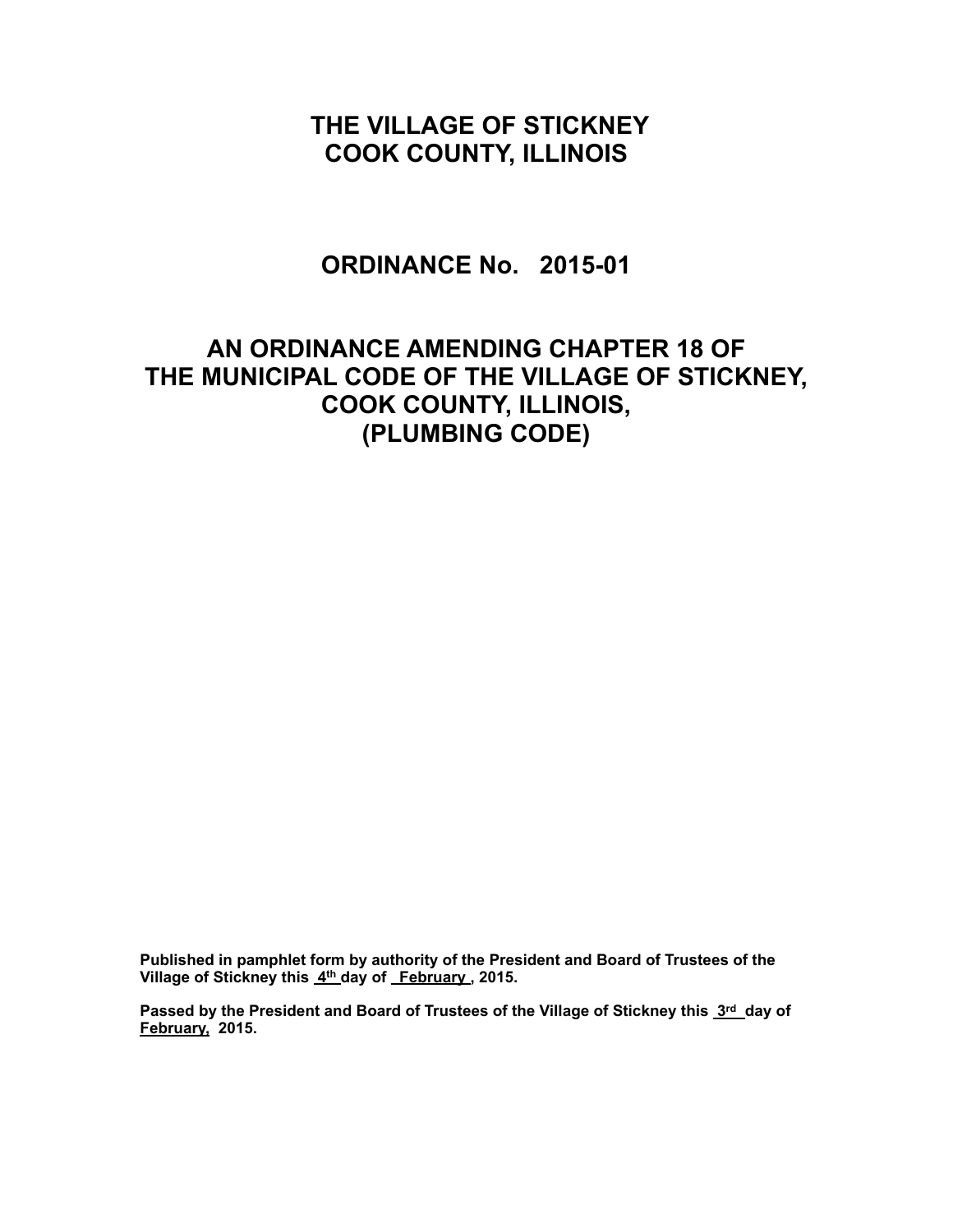### **ORDINANCE NO. 2015-01**

### **AN ORDINANCE AMENDING CHAPTER 18 OF THE MUNICIPAL CODE OF THE VILLAGE OF STICKNEY, COOK COUNTY, ILLINOIS (PLUMBING CODE)**

 **WHEREAS,** pursuant to the Illinois Plumbing License Law (225 ILCS 320) the Illinois Plumbing Code is by operation of law applicable to the installation, alteration and use of plumbing in the Village of Stickney of the State of Illinois.

**NOW, THEREFORE, BE IT ORDAINED** by the President and Board of Trustees of the Village of Stickney, Cook County, Illinois, by and through its home Rule Powers, as follows:

**Section 1.** That the above recital and legislative findings are found to be true and correct and are hereby incorporated herein and made a part hereof, as if fully set forth in their entirety.

**Section 2.** Section 18-221 ("*Adopted") of Article VI ("Plumbing Code")* of Chapter 18 (*"Buildings and Building Regulations")* of the Municipal Code of Stickney, Illinois is hereby amended to read as follows:

**Sec. 18-221. Applicable Plumbing Code.**

 **(a) The most current available edition of the provisions of the Municipal Code of the City of Chicago Illinois Plumbing Code, 77 Illinois Administrative** 

**Code, Part 890, relating to plumbing, are is hereby adopted by reference and shall**

**deemed to be applicable to the installation, alteration and use of plumbing in the Village of Stickney. Three copies of the most current available edition of the City of Chicago Illinois Plumbing Code shall be maintained in the office of the Village Clerk and are available for public inspection.**